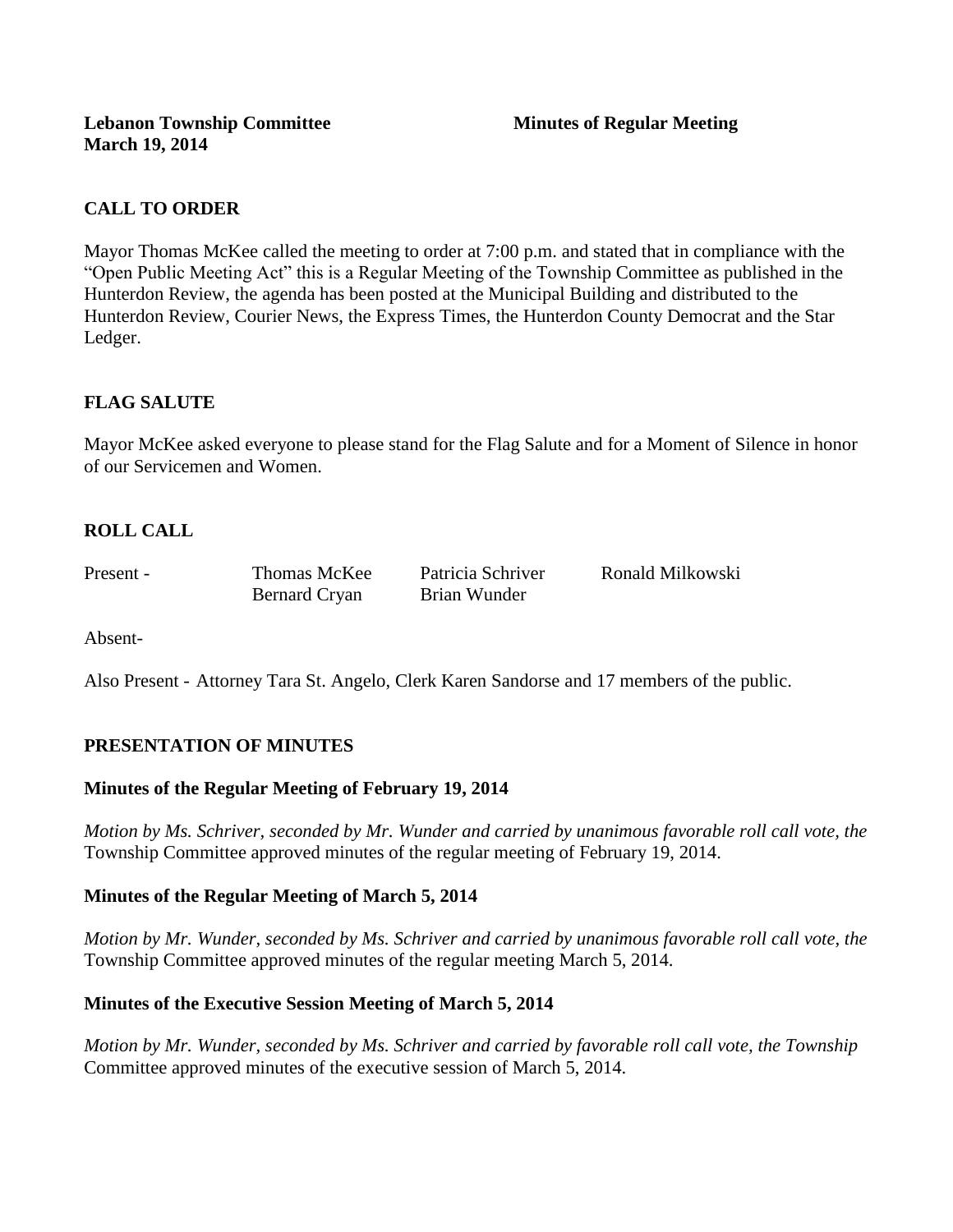### **PUBLIC COMMENTS – for agenda items only.**

*Motion by Ms. Schriver, seconded by Mr. Cryan and carried by unanimous favorable roll call vote, the* Township Committee opened the Public Comment portion of the meeting.

There were no comments from the Public.

*Motion by Ms. Schriver, seconded by Mr. Wunder and carried by unanimous favorable roll call vote, the* Township Committee closed the Public Comment portion of the meeting.

### **ORDINANCES**

### **Ordinance No. 2014-03 – Emergency Management**

#### **Public Hearing**

*Motion by Mr. Wunder, seconded by Mr. Cryan and carried by unanimous favorable roll call vote, the* public hearing for Ordnance No. 2014-03 was opened.

There were no comments from the public*.*

*Motion by Ms. Schriver, seconded by Mr. Wunder and carried by unanimous favorable roll call vote, the* public hearing for Ordinance No. 2014-03 was closed.

Ms. Schriver asked if the position of Deputy Emergency Management Coordinator is a paid position. The Committee stated that it is not. Section 7 of the ordinance was amended to reflect such. The Township Committee discussed adding language to Section 8 to include Township residents on the Local Emergency Planning Committee. The language in Section 8 was amended also.

*Motion by Mr. Wunder, seconded by Mr. Cryan and carried by unanimous favorable roll call vote, the* Township Committee adopted Ordinance No. 2014-03, with amendments, as written below.

## **TOWNSHIP OF LEBANON COUNTY OF HUNTERDON ORDINANCE NO. 2014-03**

## **ORDINANCE ADDING CHAPTER 78 ENTITLED "EMERGENCY MANAGEMENT" TO THE GENERAL ORDINANCES OF THE TOWNSHIP OF LEBANON, COUNTY OF HUNTERDON, AND THE STATE OF NEW JERSEY**

**WHEREAS**, pursuant to N.J.S.A. A:90-40.1 et seq., every municipality in the State of New Jersey must establish an office of emergency management, appoint a coordinator and deputy coordinator thereof and set up an emergency management services council;

**WHEREAS**, the Township of Lebanon has established its Office of Emergency Management and appointed a Coordinator thereof;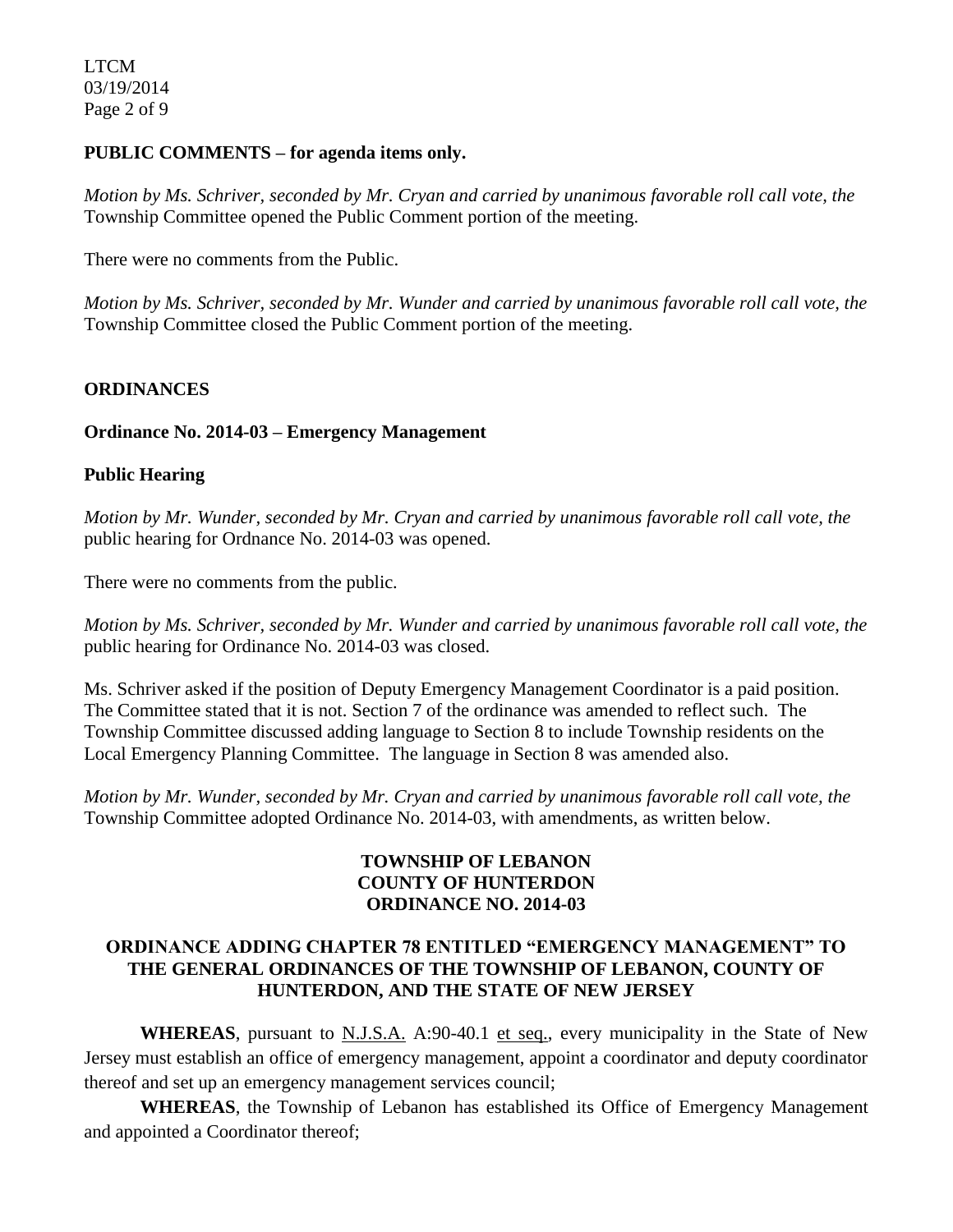LTCM 03/19/2014 Page 3 of 9

**WHEREAS**, it is the desire of the Township of Lebanon to amend the Code of Lebanon Township to comply with State statutes and regulations;

**NOW, THEREFORE, BE IT ORDAINED** by the Mayor and Committee of the Township of Lebanon, the County of Hunterdon, that Chapter 78 entitled "Emergency Management" is hereby added as follows:

**SECTION 1.** Section 78-1 of the Code of the Township of Lebanon entitled "Title" is hereby added as follows:

This chapter shall be known and may be cited and referred to as the "Emergency Management Ordinance of the Township of Lebanon."

**SECTION 2.** Section 78-2 of the Code of the Township of Lebanon entitled "Establishment" is hereby added as follows:

The Office of Emergency Management is hereby established in the Township of Lebanon in accordance with the provisions of N.J.S.A. A:90-40.1 et seq.

**SECTION 3.** Section 78-3 of the Code of the Township of Lebanon entitled "Duties" is hereby added as follows:

The Lebanon Township Office of Emergency Management will be the coordinating agency for all activity in connection with emergency management; it will be the instrument through which the Mayor and Council may exercise the authority and discharge the responsibilities vested in them in the New Jersey Civil Defense Act of 1942, P.L. 1942, c. 251, as amended and supplemented and by authority of this chapter.

**SECTION 4.** Section 78-4 of the Code of the Township of Lebanon entitled "Effect on existing departments and agencies" is hereby added as follows:

This chapter will not relieve any Township department of any of the responsibilities or authority given to it by any statute, regulation, or local ordinance, nor will it adversely affect the work of any volunteer agency organized for relief in disaster emergencies.

**SECTION 5.** Section 78-5 of the Code of the Township of Lebanon entitled "Definitions" is hereby added as follows:

As used in this chapter, the following terms shall have the meanings set forth:

## **COORDINATOR**

The Coordinator of the Lebanon Township Office of Emergency Management, appointed as prescribed in this chapter.

## **DEPUTY COORDINATOR**

The Deputy Emergency Management Coordinator, appointed as prescribed in this chapter. **DISASTER**

An unusual incident or the imminence thereof, resulting from natural or unnatural causes which endangers the health, safety or resources of the residents of the Township and which is or may become too large in scope or unusual in type to be handled in its entirety by regular Township operating services.

### **EMERGENCY**

Includes "disaster," "local disaster," and "war emergency" as defined in this chapter.

## **VOLUNTEER**

Any person duly registered, identified and appointed by the Coordinator and assigned to participate in the emergency management activity without renumeration.

## **LOCAL DISASTER**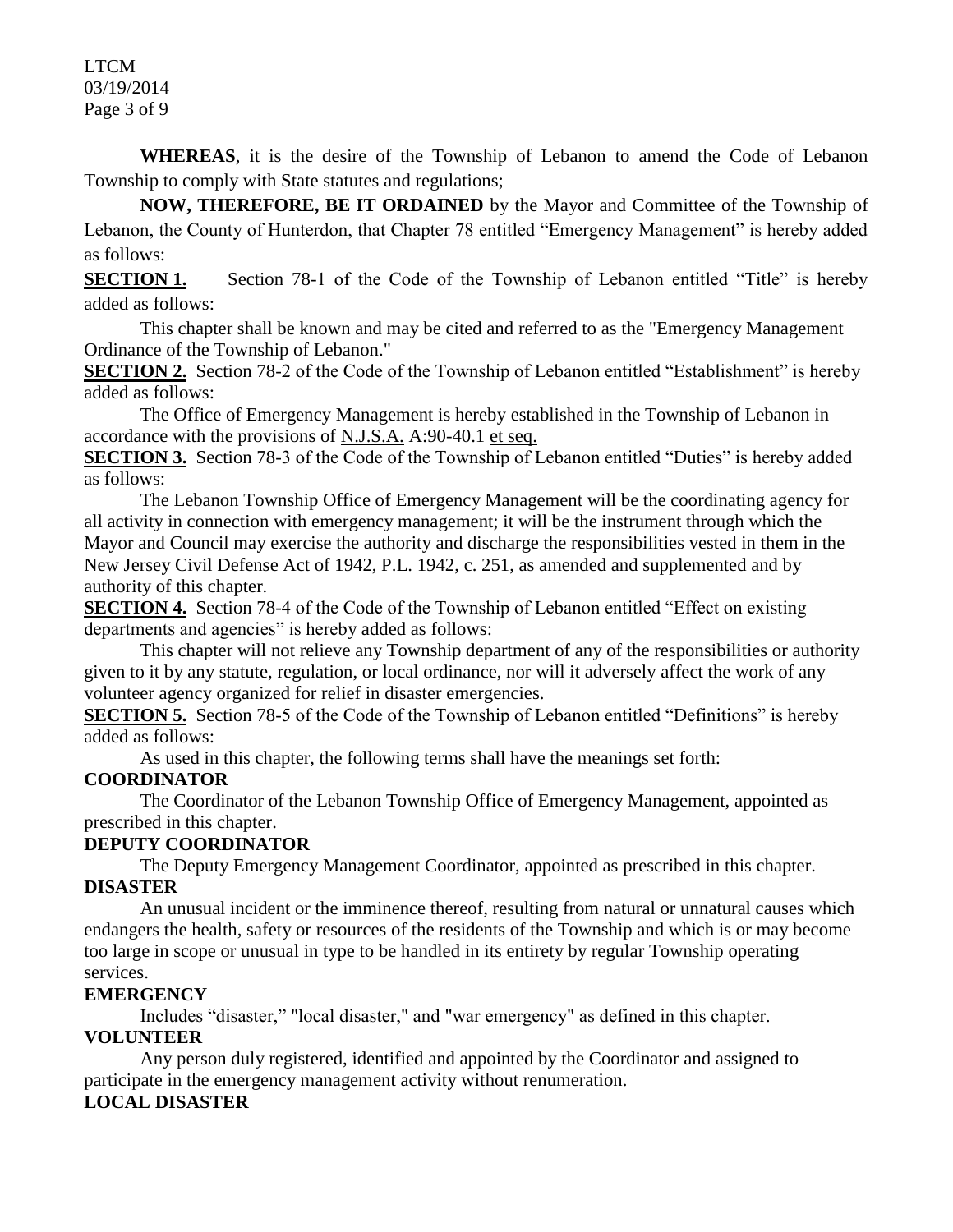LTCM 03/19/2014 Page 4 of 9

Any disaster, or the imminence thereof, resulting from natural or unnatural causes other than enemy attack and limited to the extent that action by the Governor under the New Jersey Emergency Management - Disaster Control Act is not required.

## **WAR EMERGENCY**

Any disaster occurring as a result of enemy attack or the imminent danger thereof. **SECTION 6.** Section 78-6 of the Code of the Township of Lebanon entitled "Emergency Management" Coordinator; appointment; duties and powers" is hereby added as follows:

A. There is hereby created the position of Emergency Management Coordinator for the Township of Lebanon. The Mayor shall appoint an Emergency Management Coordinator, from among the residents of the Township. The Emergency Management Coordinator shall serve a term of 3 years. At the time of his appointment or within one (1) year following his appointment, the Emergency management Coordinator shall have completed any and all necessary courses in civil defense and the professional development series from the Federal Emergency Management Agency. The Coordinator must comply with all federal, state, county or municipal training guidelines.

B. The Emergency Management Coordinator and his/her designee shall be directly responsible to the Mayor. The duties and responsibilities of the Emergency Management Coordinator are as follows:

a. Planning, activating, coordinating and conducting emergency management operations within the Township, which shall include the following:

i. Coordinating the recruitment of volunteer personnel for emergency management purposes;

ii. Obtaining supplies and equipment needed to carry out the duties of the Coordinator;

iii. Preparing the Township's Emergency Operations Plan;

iv. Educating the public regarding preparations for emergencies;

v. Conducting training exercises of the Emergency Operations Plan;

b. Serving as a member and Chairman of the Local Emergency Planning Committee

c. Proclaiming a state of local disaster emergency when, in the Coordinator's opinion, a disaster has occurred, or is imminent in the Township.

d. In accordance with regulations promulgated by the State Director of Emergency Management, issuing and enforcing such orders as may be necessary to implement and carry out emergency management operations and to protect the health, safety, and resources of the residents of the Township.

**SECTION 7.** Section 78-7 of the Code of the Township of Lebanon entitled "Deputy Emergency" Management Coordinator; appointment; duties and powers" is hereby added as follows:

There is hereby created the position of Deputy Emergency Management Coordinator for the Township of Lebanon. The Mayor shall appoint a Deputy Emergency Management Coordinator from among the residents of the Township. At the discretion of the Mayor, more than one Deputy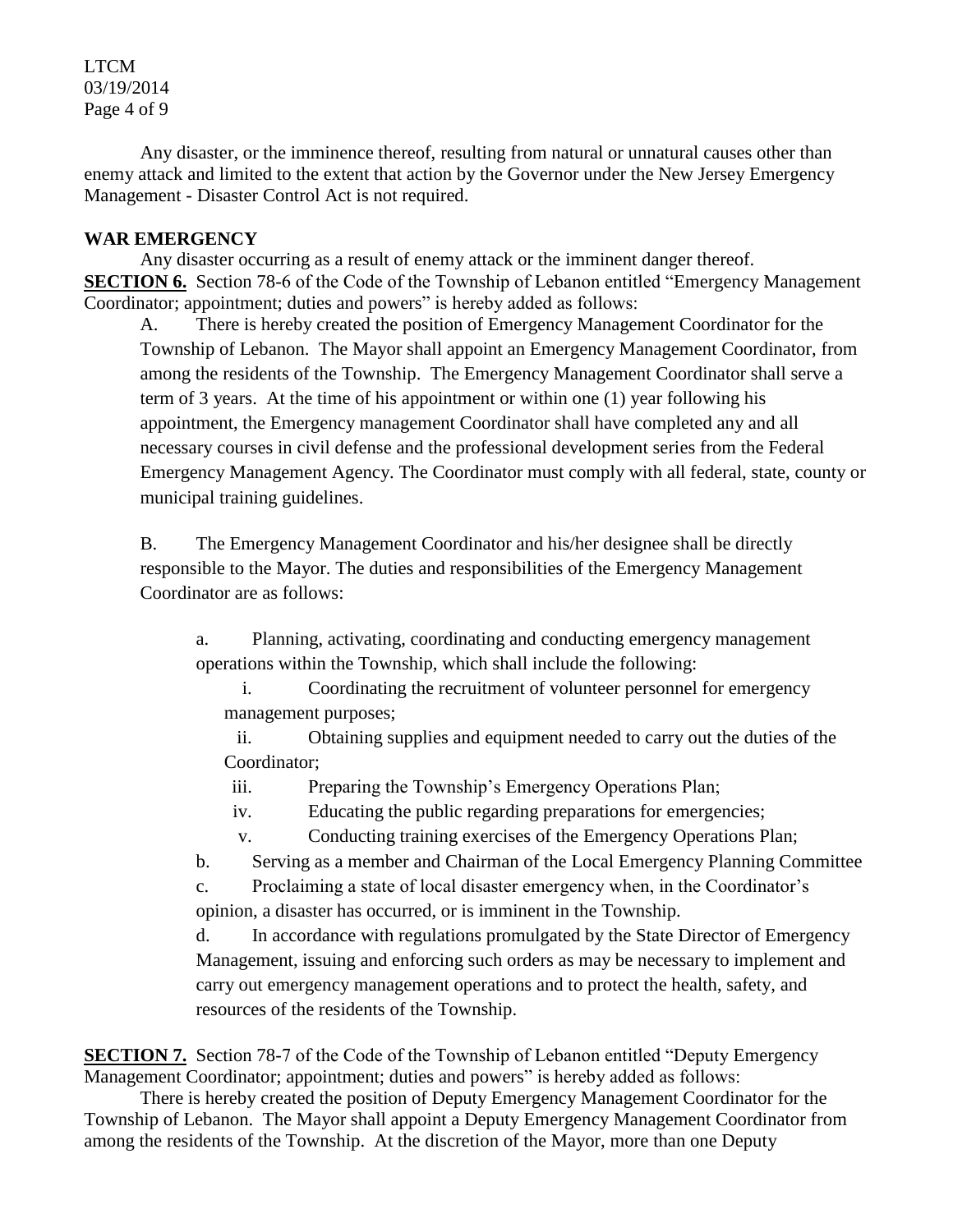LTCM 03/19/2014 Page 5 of 9

Coordinator may be appointed if needed. The Deputy Coordinator shall be responsible directly to the Coordinator. The duties of the Deputy Coordinator shall be prescribed by the Coordinator. The Deputy Coordinator shall be required to have all of the training, certificates and credentials that are required of the coordinator. The position of Deputy Emergency Management Coordinator is not a paid position. **SECTION 8.** Section 78-8 of the Code of the Township of Lebanon entitled "Local Emergency Planning Committee; membership" is hereby added as follows:

The Mayor shall appoint not more than 15 members to a Local Emergency Planning Committee and may consist of representatives from the Township Committee, Police Department, Fire Department, Broadcast or print media, and Township residents. Members shall hold office at the will and pleasure of the Mayor. The Emergency Management Coordinator shall be a member and shall serve as Chairman of the Local Emergency Planning Committee. The Local Emergency Planning Committee shall assist the Township in establishing the various local volunteer support needed to meet the requirements of all emergency management and disaster control activities and to assist in the development of emergency management plans in pursuance of the provisions of P.L. 1942, c. 251, as amended. **SECTION 9.** Section 78-9 of the Code of the Township of Lebanon entitled "Emergency Operations" Plan" is hereby added as follows:

A comprehensive Emergency Operations Plan shall be maintained by the Coordinator. In the preparation of this plan as it pertains to Township organization, it is the intent that the services, equipment, facilities and personnel of all existing departments and agencies, including volunteer fire companies and first aid squads (said department agencies and companies hereinafter referred to as "departments"), shall be utilized to the fullest extent to protect the peace, health and safety of citizens. When approved, it shall be the duty of all municipal departments to perform the functions assigned by the plan and to maintain their portion of the plan in a current state of readiness at all times. The Emergency Operations Plan shall be considered supplementary to this chapter and have the effect of law whenever a disaster, as defined in this chapter, has been proclaimed. The plan shall be compatible with county and state plans.

**SECTION 10.** All Ordinances or parts of Ordinances inconsistent herewith are repealed as to such inconsistencies.

**SECTION 11.** If any section, subsection, sentence, clause, phrase or portion of this Ordinance is for any reason held invalid or unconstitutional by any court of competent jurisdiction, such portion shall be deemed a separate, distinct and independent provision, and such holding shall not affect the validity of the remaining portions thereof.

**SECTION 13.** This Ordinance shall take effect upon final passage and publication according to law.

### **Ordinance 2014-04 – Highlands Area Land Use**

### **Introduction**

*Motion by Ms. Schriver, seconded by Mr. Cryan and carried by unanimous favorable roll call vote, the* Township Committee approved the introduction of Ordinance No. 2014-04 as entitled below.

## **TOWNSHIP OF LEBANON COUNTY OF HUNTERDON ORDINANCE NO. 2014-04 HIGHLANDS AREA LAND USE ORDINANCE**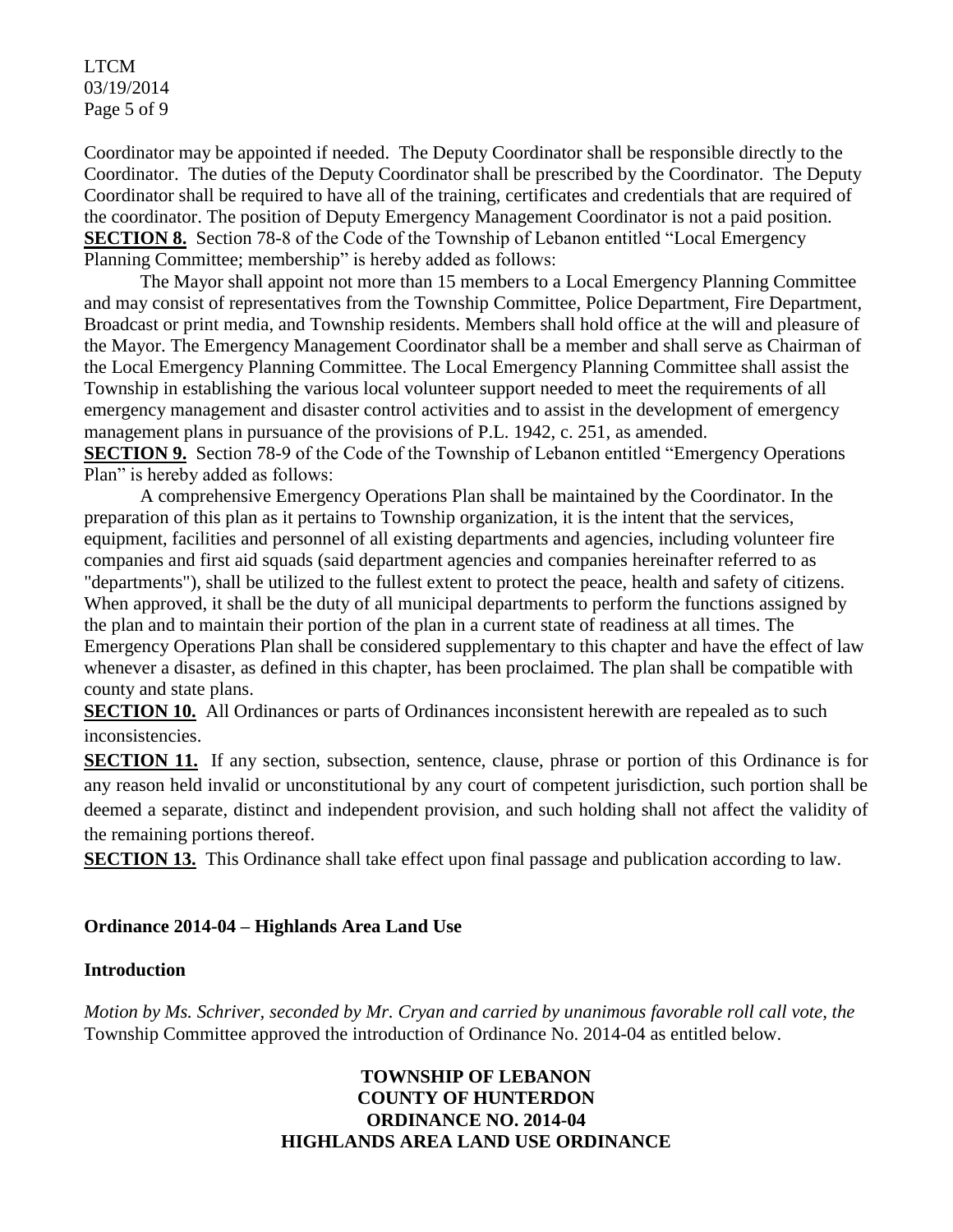## **A SUPPLEMENT TO THE LAND USE ORDINANCES OF THE TOWNSHIP OF LEBANON**

### **Public Hearing to be held on April 16, 2014**

### **RESOLUTION**

## **Resolution No. 29-2014 – Assignment of Municipal Tax Lien Certificate #200814**

*Motion by Ms. Schriver, seconded by Mr. Wunder and carried by unanimous favorable roll call vote, the* Township Committee approved Resolution No. 29-2014 as written below.

## **STATE OF NEW JERSEY COUNTY OF HUNTERDON TOWNSHIP OF LEBANON RESOLUTION NO. 29-2014**

WHEREAS, N J S A 54:5-112 and 5-113 provide the governing body the authority for a municipality to sell municipally held liens at private sale to such person and for such sum, not less than the amount of municipal liens charged against same; and,

WHEREAS, the Tax Collector has notified the owner of record as appearing on the Tax Duplicate, Marshall Hann c/o D. Crosby at least five days prior to affirmation of this resolution and public notice was posted in three public places within this municipality,

NOW, THEREFORE BE IT RESOLVED, that the Governing Body of the Township of Lebanon, County of Hunterdon, State of New Jersey, hereby authorize the Tax Collector to assign municipal Tax Lien Certificate #200814, together with subsequent liens thereon, in the amount of \$604.92 at private sale to John Zsilavetz.

BE IT FURTHER RESOLVED, that a certified copy of this Resolution be forwarded to the Tax Collector, the Municipal Attorney and the Assignee.

### **Resolution No. 30-2014 – Assignment of Municipal Tax Lien Certificate #200903**

*Motion by Ms. Schriver, seconded by Mr. Cryan and carried by unanimous favorable roll call vote*, *the* Township Committee approved Resolution No. 30-2014 as written below.

## **STATE OF NEW JERSEY COUNTY OF HUNTERDON TOWNSHIP OF LEBANON RESOLUTION NO. 30-2014**

WHEREAS, N J S A 54:5-112 and 5-113 provide the governing body the authority for a municipality to sell municipally held liens at private sale to such person and for such sum, not less than the amount of municipal liens charged against same; and,

WHEREAS, the Tax Collector has notified the owner of record as appearing on the Tax Duplicate, Elmer Weeks at least five days prior to affirmation of this resolution and public notice was posted in three public places within this municipality,

NOW, THEREFORE BE IT RESOLVED, that the Governing Body of the Township of Lebanon, County of Hunterdon, State of New Jersey, hereby authorize the Tax Collector to assign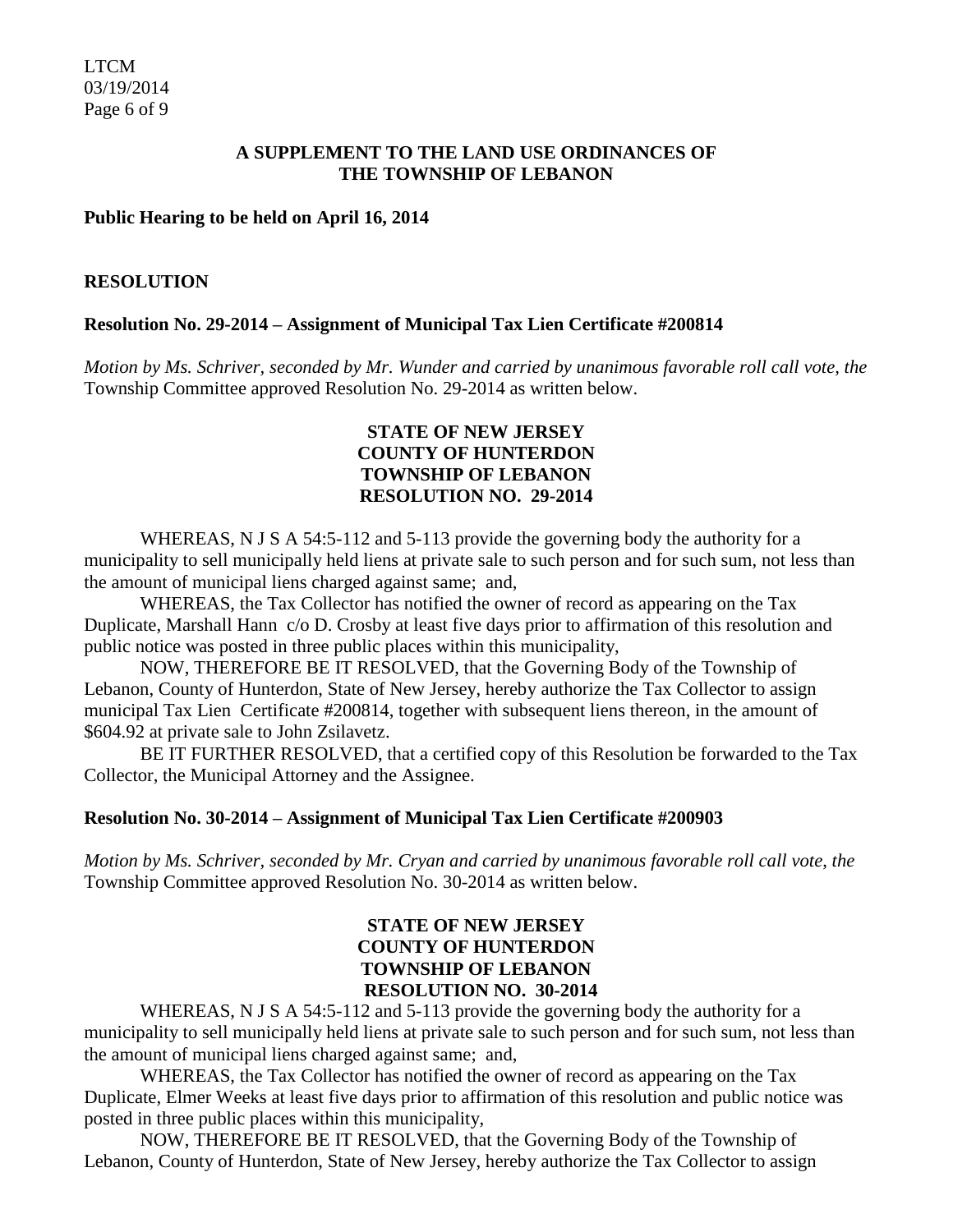LTCM 03/19/2014 Page 7 of 9

municipal Tax Lien Certificate #200903, together with subsequent liens thereon, in the amount of \$192.59 at private sale to John Zsilavetz.

BE IT FURTHER RESOLVED, that a certified copy of this Resolution be forwarded to the Tax Collector, the Municipal Attorney and the Assignee.

### **Resolution No. 31-2014 – Consent to NJDES Permit Application**

*Motion by Mr. Wunder, seconded by Ms. Schriver and carried by unanimous favorable roll call vote, the* Township Committee approved Resolution No. 31-2014 as written below.

## **TOWNSHIP OF LEBANON COUNTY OF HUNTERDON STATE OF NEW JERSEY RESOLUTION NO. 31-2014 CONSENT TO NJDES PERMIT APPLICATION**

WHEREAS, Anthony Briggs of Cross Roads Camp and Retreat, Block 51- Lot 13, has requested consent by the Governing Body of the submission of a Treatment Works Approval Application for Cross Roads Camp and Retreat to the Department of Environmental Protection; and

WHEREAS, Cross Roads Camp and Retreat has submitted a copy of the application to the Township for consideration;

NOW, THEREFORE BE IT RESOLVED by the Township Committee of the Township of Lebanon, County of Hunterdon and State of New Jersey to consent to the submission of the aforementioned application, and to authorize the Mayor to execute the required Statement of Consent.

### **OLD BUSINESS**

### **Budget Meeting**

Mayor McKee stated that the Budget Meeting scheduled for March 20, 2014 is canceled due to the CFO having the flu.

*Motion by Ms. Schriver, seconded by Mr. Wunder and carried by unanimous favorable roll call vote, the* Township Committee canceled the Thursday, March 20, 2014 budget meeting and scheduled two budget meetings to be held on Thursday March 27, 2014 and Monday March 31, 2014. Both meetings will be held at 6:00 p.m.

### **NEW BUSINESS**

### **Social Affair Permit Application – St. John Neumann Church – June 7, 2014**

*Motion by Ms. Schriver, seconded by Mr. Cryan and carried by unanimous favorable roll call vote, the* Township Committee approved a Social Affair Permit for St. John Neumann Church for an event to be held on June 7, 2014.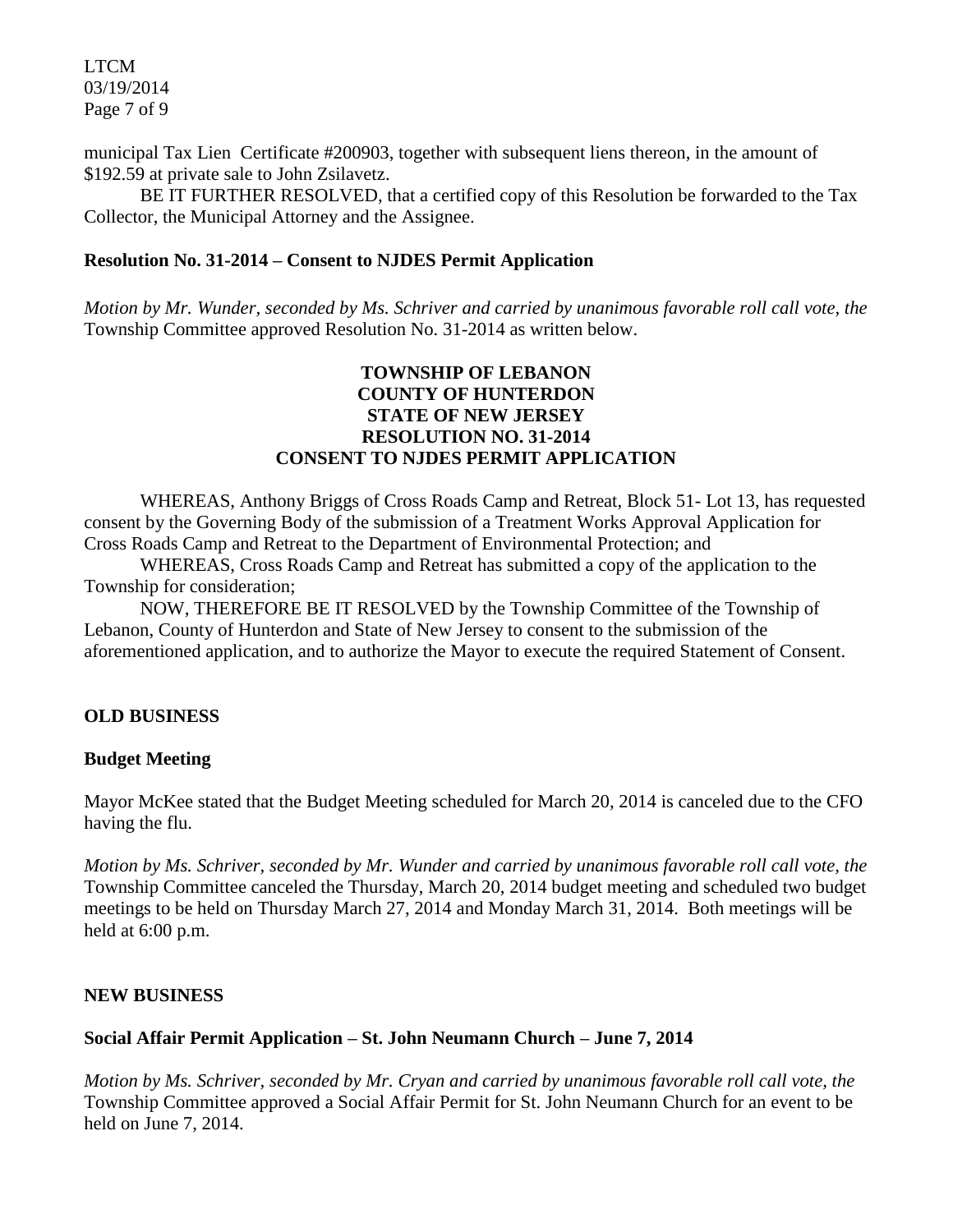LTCM 03/19/2014 Page 8 of 9

## **Social Affair Permit Application – Bourbon Street Blues Fest, Inc. – May 17, 2014**

*Motion by Ms. Schriver, seconded by Mr. Cryan and carried by unanimous favorable roll call vote, the* Township Committee approved a Social Affair Permit for Bourbon Street Blues Fest, Inc. for an event to be held on May 17, 2014.

## **Raffle License Application – Raritan Headwaters Association – May 10, 2014**

*Motion by Ms. Schriver, seconded by Mr. Cryan and carried by unanimous favorable roll call vote, the* Township Committee approved two Raffle License Applications for Raritan Headwaters Association for an event to be held on May 10, 2014.

### **Resignation of Board of Adjustment Member**

*Motion by Ms. Schriver, seconded by Mr. Wunder and carried by unanimous favorable roll call vote, the* Township Committee accepted the resignation of William Machauer from the Board of Adjustment with regret and thanked him for his many years of service. Ms. Glashoff was asked to send a letter of appreciation to Mr. Machauer.

## **Park Committee Request to Appoint a New Member**

*Motion by Mr. Milkowski, seconded by Mr. Cryan and carried by favorable roll call vote, the Township* Committee appointed Aiko Thurlow to the Park Committee as requested by Chairman Kirk Petrik. AYES: McKee, Milkowski, Wunder, Cryan ABSTAIN: Schriver

### **Board of Adjustment Request to Appoint New Members**

*Motion by Ms. Schriver, seconded by Mr. Cryan and carried by unanimous favorable roll call vote, the* Township Committee appointed John Locker to the Board of Adjustment as Alternate I, term expiring on December 31, 2014 and Kathryn Koch as Alternate II, term expiring on December 31, 2015.

## **PRESENTATION OF VOUCHERS**

Committee Members provided a description of vouchers exceeding \$1000.00.

*Motion by Ms. Schriver, seconded by Mr. Wunder and carried by unanimous favorable roll call vote, the* Township Committee approved the March 19, 2014 bill list in amount of \$141,355.18.

# **CORRESPONDENCE**

- a. Tax Collector's Report for the Month of February 2014
- b. Hunterdon County Department of Health Mosquito Control Program